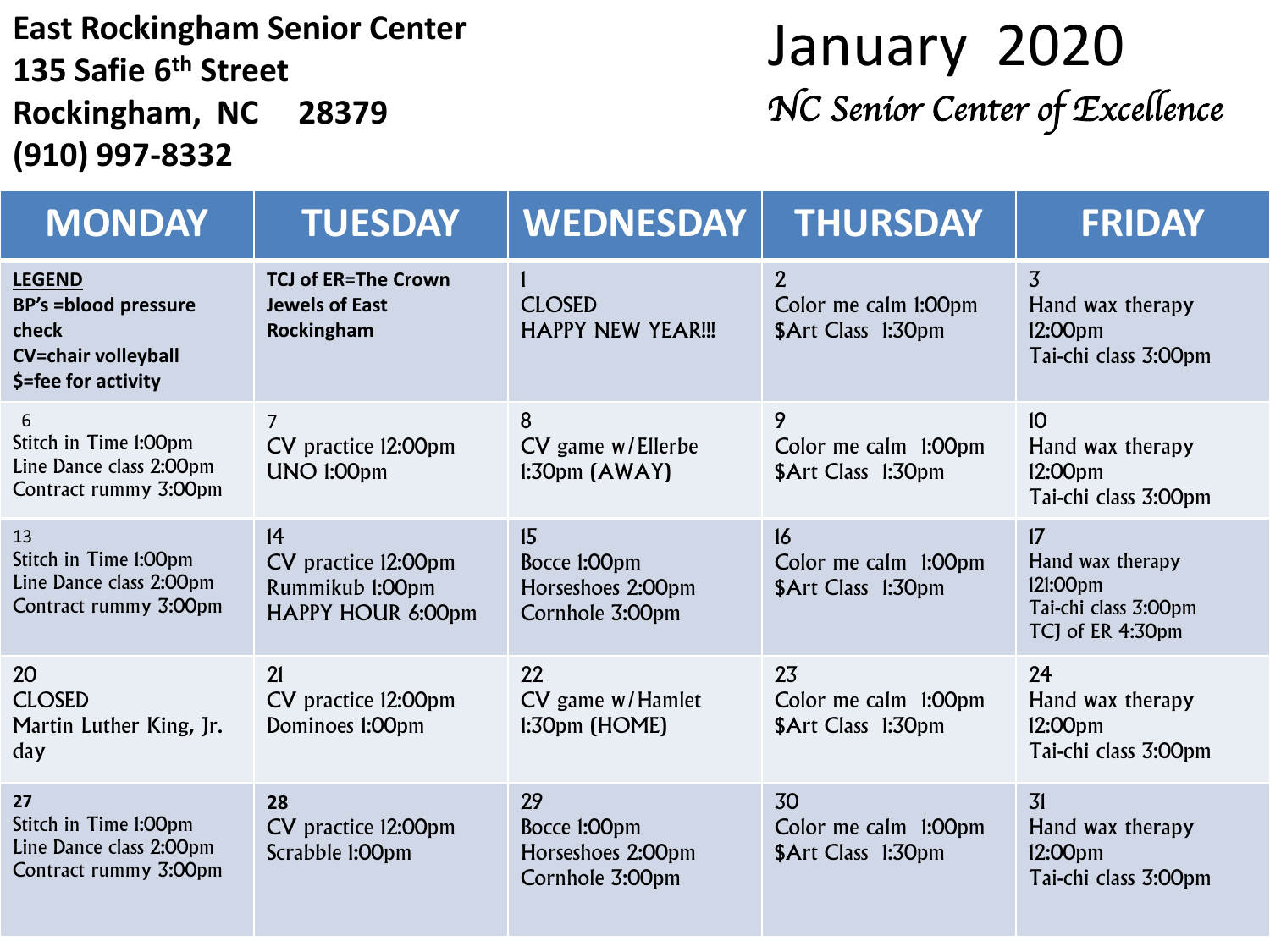Ellerbe Senior Center  $\frac{1}{206}$  Millstone Road, Ellerbe, NC 28338 January 2020 910-652-6006

| <b>Monday</b>                                                          | <b>Tuesday</b>                              | Wednesday                                                                                      | <b>Thursday</b>                                               | <b>Friday</b>                       |
|------------------------------------------------------------------------|---------------------------------------------|------------------------------------------------------------------------------------------------|---------------------------------------------------------------|-------------------------------------|
| Legend: $\oint$ = Fee for<br>program/activity<br>*= seating is limited |                                             | $\mathbf{1}$<br><b>Closed</b><br><b>Happy New Year</b>                                         | $\overline{2}$<br><b>Bingo with Richmond Pines</b><br>12:15pm | $\overline{3}$<br>Triominos 12:15pm |
| 6<br>Bingo 12:15pm with<br><b>Richmond Co Hospice</b>                  | $\overline{7}$<br>Pastor David Fore 11:45am | 8<br><b>Volleyball Practice</b><br>10:00am<br><b>Game at E Rock</b><br>Pastor McKnight 11:45am | $\mathbf{9}$<br>Bingo 12:15pm with<br><b>Cornerstone Ins</b>  | 10<br>Aggravation 12:15pm           |
| 13<br>Bingo 12:15 with Humana                                          | 14<br>Trip to Hamrick's leaving @<br>8:00am | 15<br><b>Volleyball Practice</b><br>10:00am                                                    | 16<br>Bingo 12:15pm with<br><b>Community Hospice</b>          | 17<br><b>Contract Rummy 12:15pm</b> |
| 20<br><b>Closed</b><br><b>Martin Luther King Jr.</b><br>Day            | 21<br>Chair Exercises 10:30am               | 22<br><b>Volleyball Practice</b><br>10:00am                                                    | 23<br>Bingo12:15pm                                            | 24<br>Scrabble 12:15pm              |
| 27<br><b>Bingo 12:15pm</b><br><b>United Health Care</b>                | 28<br>Chair Exercises 10:30am               | 29<br><b>Volleyball Practice</b><br>10:00am                                                    | 30<br><b>Bingo 12:15pm</b>                                    | 31<br>Card Games 12:15pm            |